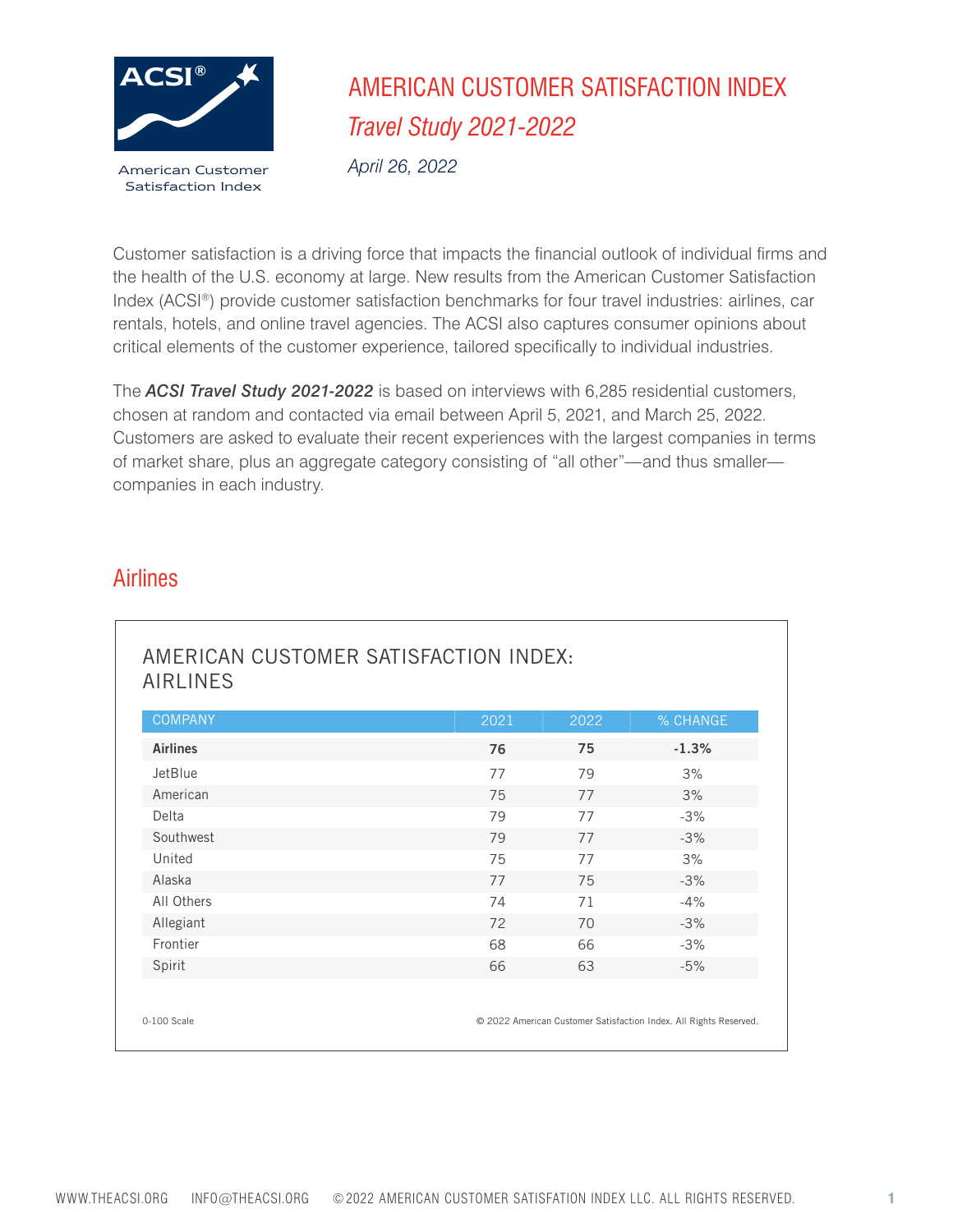

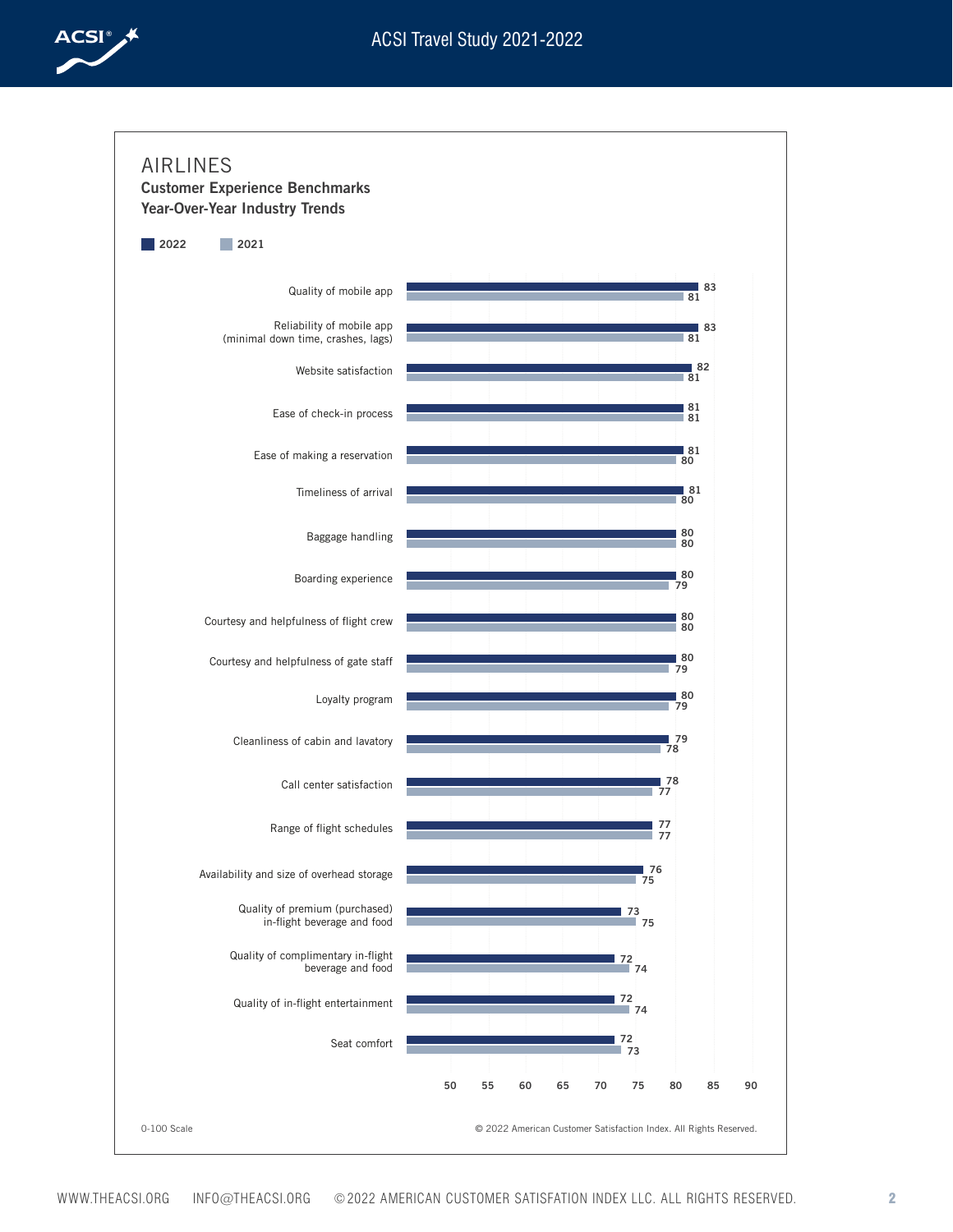

| <b>Business Travelers</b><br><b>Baggage Fees and ACSI</b>                             |                              |                              |                              |                                |
|---------------------------------------------------------------------------------------|------------------------------|------------------------------|------------------------------|--------------------------------|
|                                                                                       |                              | 2021                         |                              | 2022                           |
| Did you pay fees for<br>checked or carry-on<br>luggage on your most<br>recent flight? | Percentage of<br>respondents | <b>ACSI</b><br>(0-100 Scale) | Percentage of<br>respondents | <b>ACSI</b><br>$(0-100$ Scale) |
| NO-did not pay fee                                                                    | 20%                          | 80                           | 46%                          | 77                             |
| YES-paid for checked                                                                  | 45%                          | 78                           | 22%                          | 81                             |
| YES-paid for carry-on                                                                 | 23%                          | 69                           | 16%                          | 73                             |

| <b>AIRLINES</b><br><b>Leisure Travelers</b><br><b>Baggage Fees and ACSI</b>           |                              |                                |                              |                                |
|---------------------------------------------------------------------------------------|------------------------------|--------------------------------|------------------------------|--------------------------------|
|                                                                                       |                              | 2021                           |                              | 2022                           |
| Did you pay fees for<br>checked or carry-on<br>luggage on your most<br>recent flight? | Percentage of<br>respondents | <b>ACSI</b><br>$(0-100$ Scale) | Percentage of<br>respondents | <b>ACSI</b><br>$(0-100$ Scale) |
| NO-did not pay fee                                                                    | 40%                          | 75                             | 40%                          | 73                             |
| YES-paid for checked                                                                  | 36%                          | 75                             | 35%                          | 73                             |
| YES-paid for carry-on                                                                 | 15%                          | 70                             | 14%                          | 72                             |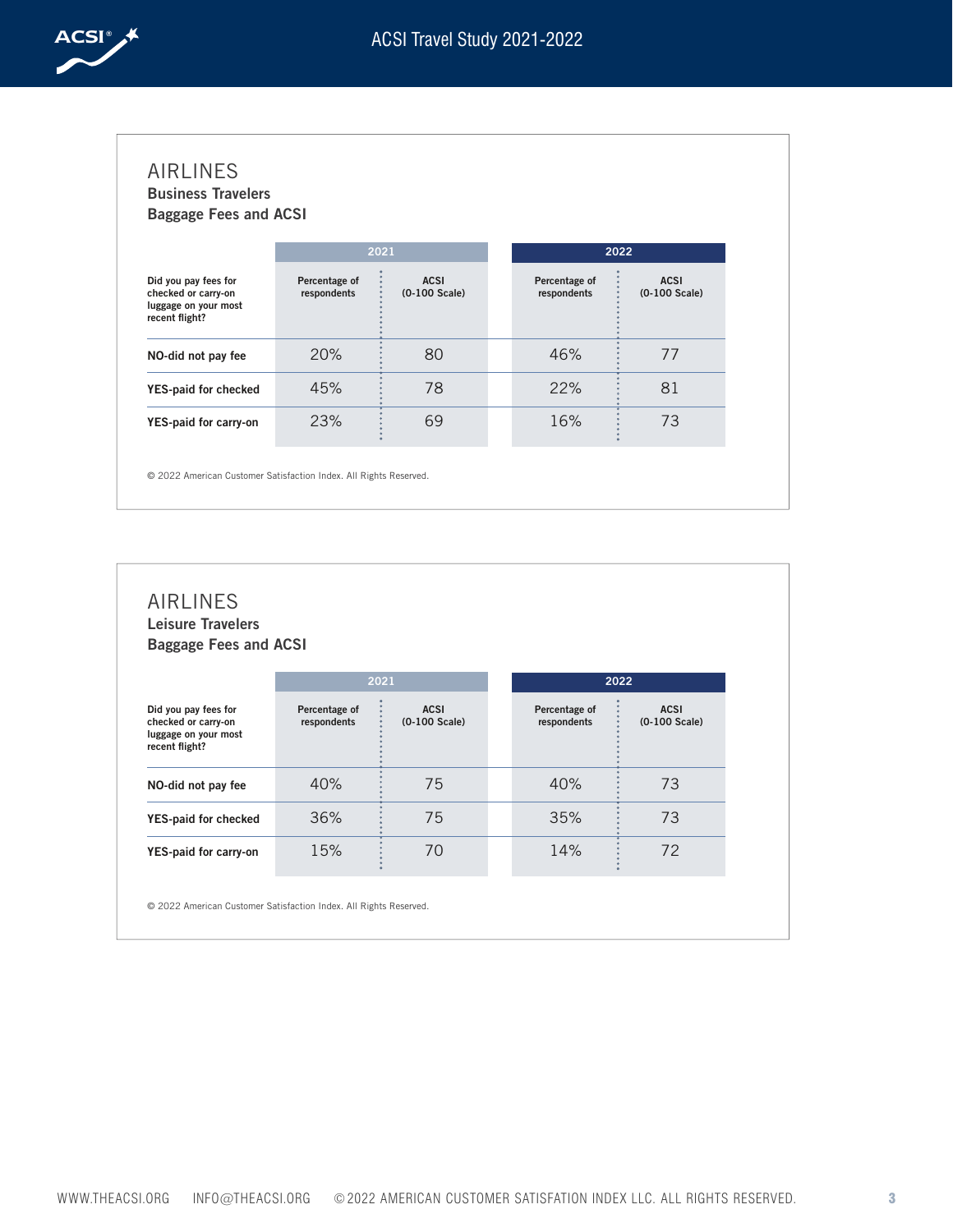

|                 | 2021                                                            |                                                                 |                                                                 | 2022 |                                                                 |
|-----------------|-----------------------------------------------------------------|-----------------------------------------------------------------|-----------------------------------------------------------------|------|-----------------------------------------------------------------|
|                 | Percentage of<br>passengers who<br>complained to<br>the airline | ACSI score of<br>passengers who<br>complained to<br>the airline | Percentage of<br>passengers who<br>complained to<br>the airline |      | ACSI score of<br>passengers who<br>complained to<br>the airline |
| <b>Business</b> | 38%                                                             | 71                                                              | 41%                                                             |      | 77                                                              |
| <b>Leisure</b>  | 17%                                                             | 69                                                              | 15%                                                             |      | 67                                                              |

### Hotels

| <b>COMPANY</b>           | 2021 | 2022 | % CHANGE |
|--------------------------|------|------|----------|
| <b>Hotels</b>            | 73   | 71   | $-2.7%$  |
| Marriott                 | 76   | 78   | 3%       |
| Hilton                   | 79   | 76   | $-4%$    |
| <b>Best Western</b>      | 75   | 75   | $0\%$    |
| <b>IHG</b>               | 78   | 74   | $-5%$    |
| Choice                   | 71   | 73   | 3%       |
| <b>Hyatt</b>             | 76   | 73   | $-4%$    |
| Wyndham                  | 69   | 69   | $0\%$    |
| All Others               | 70   | 65   | $-7%$    |
| G6 Hospitality (Motel 6) | 66   | 56   | $-15%$   |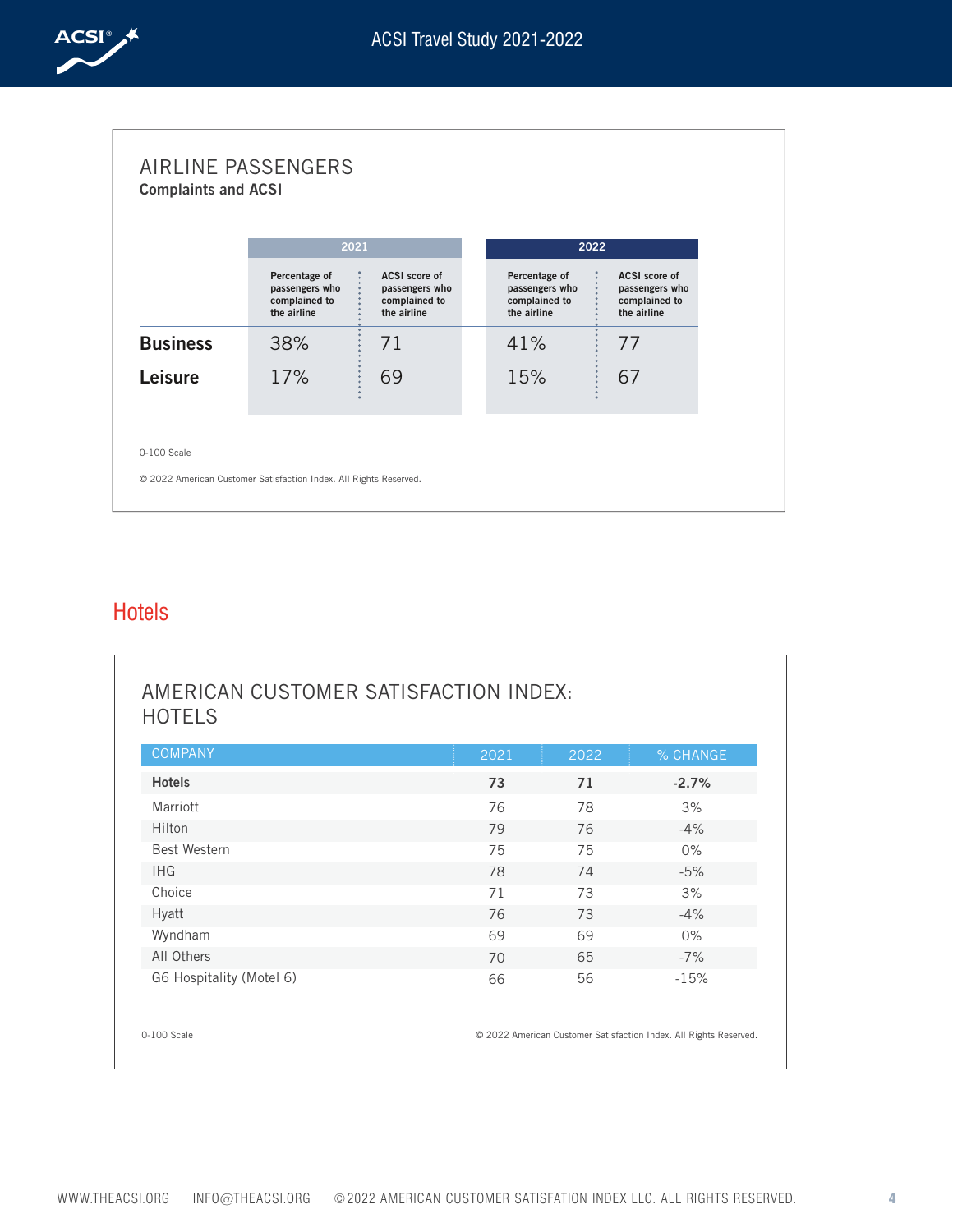

**84**





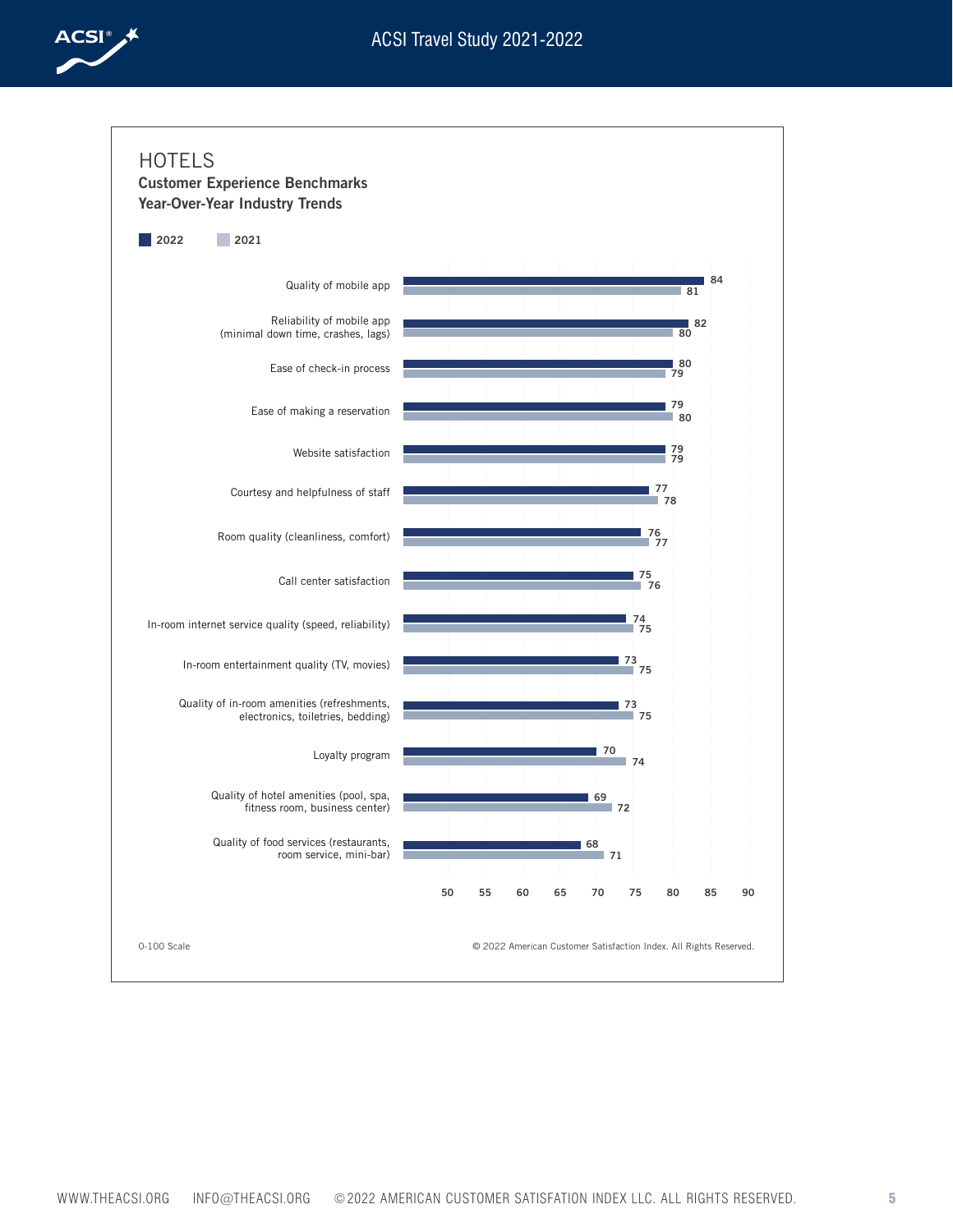

|                 | 2021                                                      |                                                           |                         | 2022                           |                                                           |
|-----------------|-----------------------------------------------------------|-----------------------------------------------------------|-------------------------|--------------------------------|-----------------------------------------------------------|
|                 | Percentage of<br>guests who<br>complained to<br>the hotel | ACSI score of<br>guests who<br>complained to<br>the hotel | guests who<br>the hotel | Percentage of<br>complained to | ACSI score of<br>guests who<br>complained to<br>the hotel |
| <b>Business</b> | 32%                                                       | 74                                                        | 33%                     |                                | 76                                                        |
| <b>Leisure</b>  | 15%                                                       | 64                                                        | 13%                     |                                | 56                                                        |

### Car Rentals

| <b>COMPANY</b>        | 2021 | 2022 | % CHANGE |
|-----------------------|------|------|----------|
| <b>Car Rentals</b>    | 76   | 75   | $-1.3%$  |
| Alamo (Enterprise)    | 76   | 79   | 4%       |
| Enterprise            | 78   | 76   | $-3%$    |
| Hertz                 | 75   | 76   | 1%       |
| National (Enterprise) | 75   | 76   | $1\%$    |
| Dollar (Hertz)        | 77   | 75   | $-3%$    |
| Avis (Avis Budget)    | 75   | 74   | $-1%$    |
| Budget (Avis Budget)  | 73   | 72   | $-1%$    |
| All Others            | 71   | 71   | $0\%$    |
| Thrifty (Hertz)       | 72   | 70   | $-3%$    |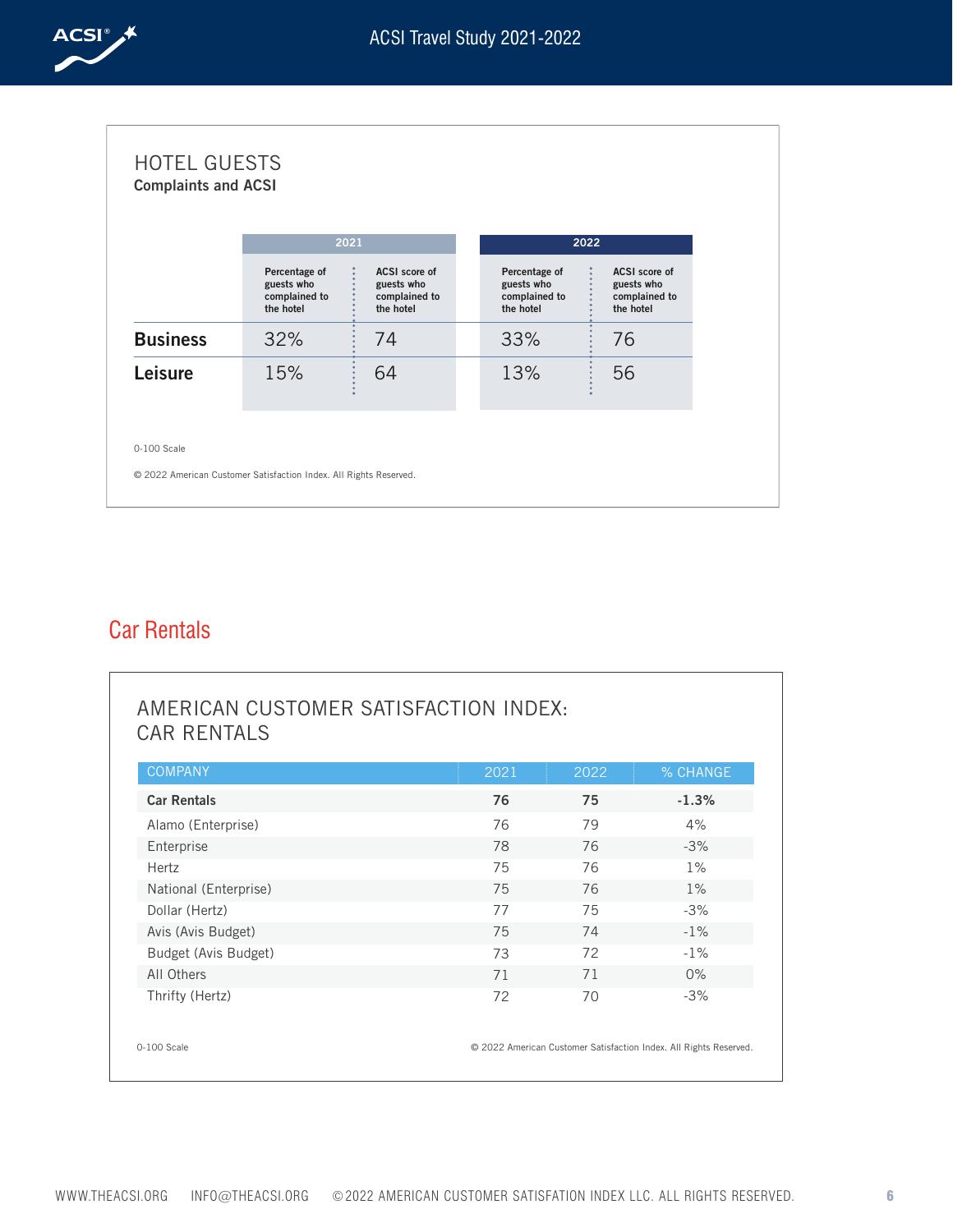

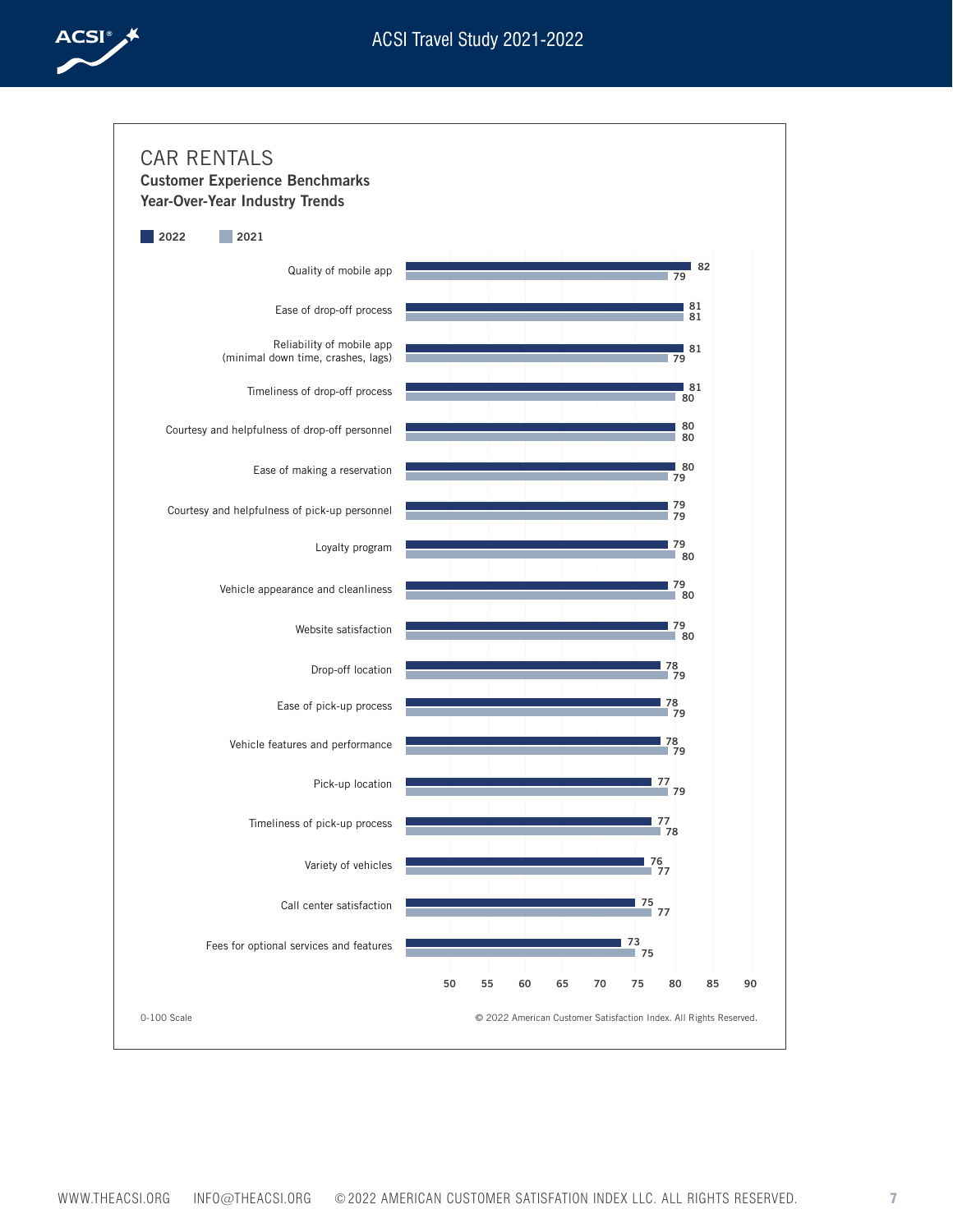

|                 | 2021                                                                  |                                                                       |                                                                       | 2022                                                                  |
|-----------------|-----------------------------------------------------------------------|-----------------------------------------------------------------------|-----------------------------------------------------------------------|-----------------------------------------------------------------------|
|                 | Percentage of<br>customers who<br>complained to the<br>rental company | ACSI score of<br>customers who<br>complained to the<br>rental company | Percentage of<br>customers who<br>complained to the<br>rental company | ACSI score of<br>customers who<br>complained to the<br>rental company |
| <b>Business</b> | 46%                                                                   | 75                                                                    | 44%                                                                   | 76                                                                    |
| Leisure         | 25%                                                                   | 69                                                                    | 20%                                                                   | 66                                                                    |

## Online Travel Agencies

| <b>ONLINE TRAVEL AGENCIES</b> |      |      |          |
|-------------------------------|------|------|----------|
| <b>COMPANY</b>                | 2021 | 2022 | % CHANGE |
| <b>Online Travel Agencies</b> | 74   | 75   | 1.4%     |
| All Others                    | 73   | 77   | 5%       |
| Orbitz (Expedia)              | 75   | 76   | 1%       |
| Tripadvisor                   | 76   | 75   | $-1\%$   |
| Expedia                       | 74   | 73   | $-1\%$   |
| Travelocity (Expedia)         | 76   | 73   | $-4\%$   |
| Priceline                     | 73   | 72   | $-1\%$   |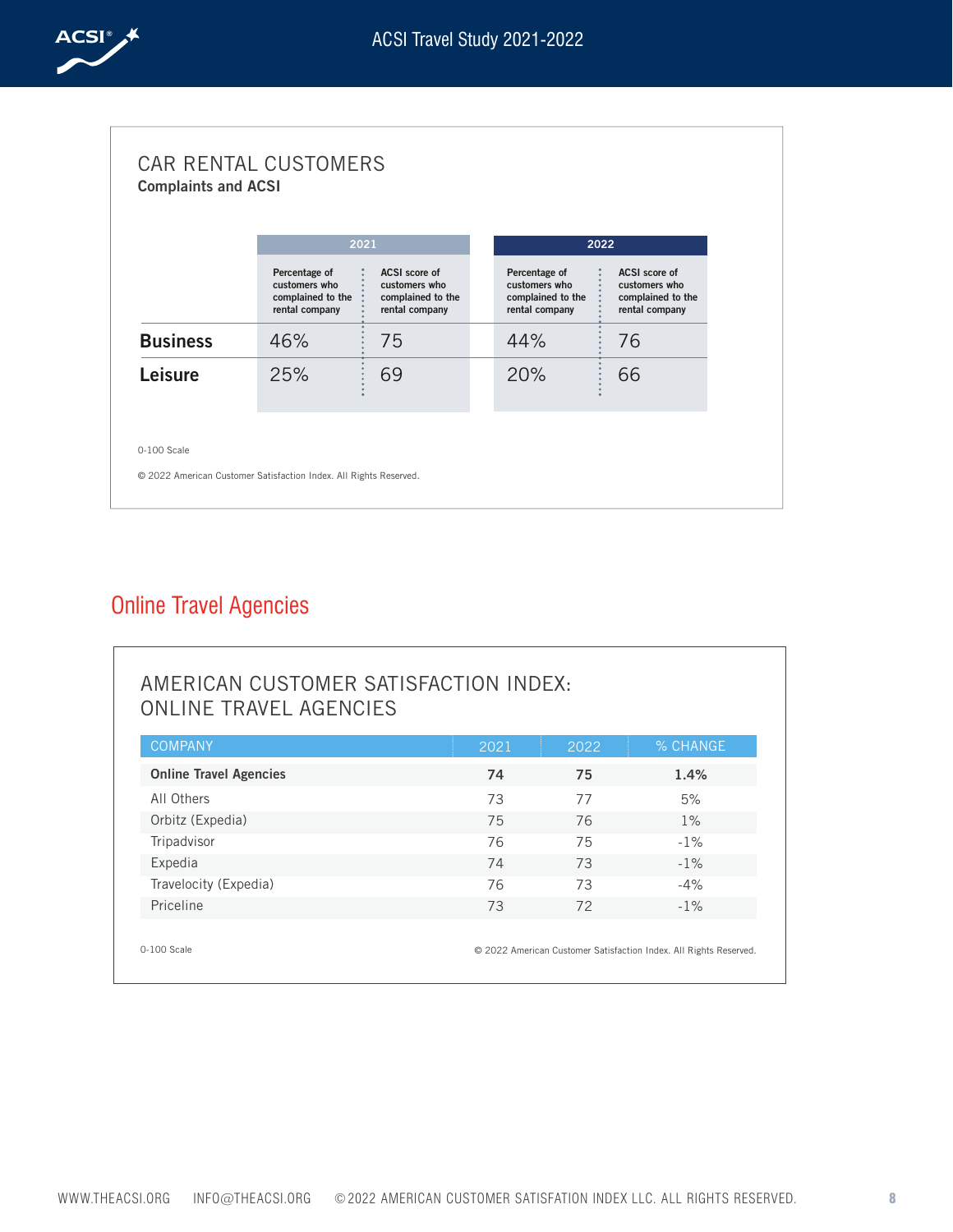

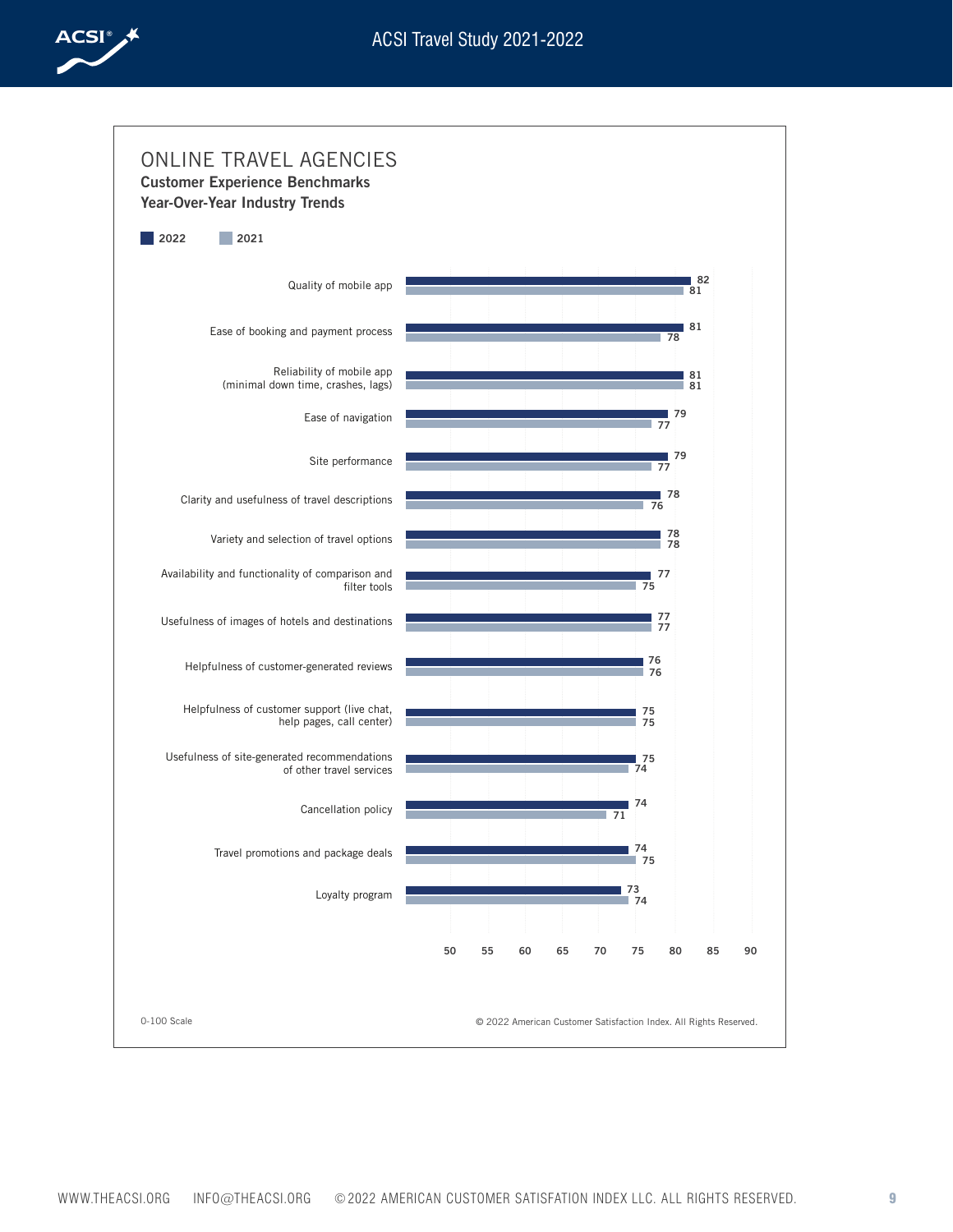

| Food Manufacturing                  | 80 |
|-------------------------------------|----|
| <b>Full-Service Restaurants</b>     | 80 |
| <b>Breweries</b>                    | 79 |
| Cell Phones                         | 79 |
| Personal Care & Cleaning Products   | 79 |
| Personal Computers                  | 79 |
| Apparel                             | 78 |
| <b>Athletic Shoes</b>               | 78 |
| Automobiles & Light Vehicles        | 78 |
| <b>Banks</b>                        | 78 |
| <b>Fast Food Restaurants</b>        | 78 |
| <b>Financial Advisors</b>           | 78 |
| Household Appliances                | 78 |
| Life Insurance                      | 78 |
| Online Investment                   | 78 |
| Property & Casualty Insurance       | 78 |
| Soft Drinks                         | 78 |
| Televisions & Media Players         | 78 |
| Computer Software                   | 77 |
| Online Retailers                    | 77 |
| <b>Specialty Retailers</b>          | 77 |
| Credit Unions                       | 76 |
| Drugstores                          | 76 |
| Search Engines & Information        | 76 |
| Supermarkets                        | 76 |
| <b>Airlines</b>                     | 75 |
| <b>Car Rentals</b>                  | 75 |
| General Merchandise Retailers       | 75 |
| <b>Online Travel Agencies</b>       | 75 |
| Consumer Shipping                   | 74 |
| Online News & Opinion               | 74 |
| Video Streaming Service             | 74 |
| Wireless Phone Service              | 74 |
| Ambulatory Care                     | 73 |
| <b>Cooperative Energy Utilities</b> | 73 |
| Health Insurance                    | 73 |
| Municipal Energy Utilities          | 73 |
| Investor-Owned Energy Utilities     | 72 |
| <b>Hotels</b>                       | 71 |
| Landline Phone Service              | 71 |
| Social Media                        | 70 |
| U.S. Postal Service                 | 70 |
| Hospitals                           | 69 |
| Gas Stations                        | 68 |
| Video-on-Demand Service             | 67 |
| <b>Internet Service Providers</b>   | 65 |
| Subscription Television Service     | 65 |